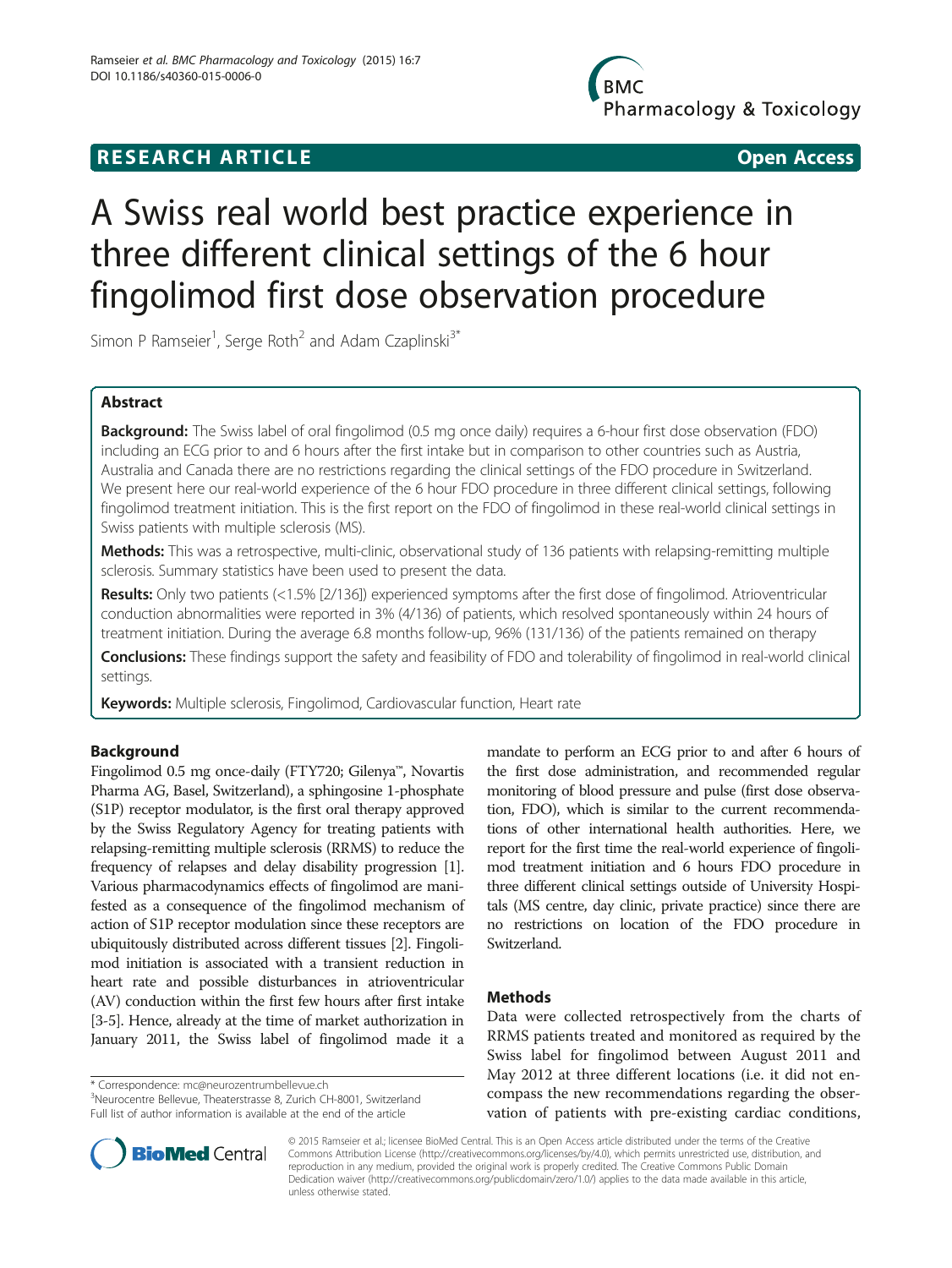<span id="page-1-0"></span>published by the Swiss Regulatory Agency in October 2012 [[1](#page-3-0)]). Site 1 was the MS centre, Cantonal Hospital Aarau, Aarau ( $n = 58$ ), site 2 was the Clinique de Carouge in Carouge (office-based neurologist using a day clinic for FDO,  $n = 17$ ) and site 3 was the Neurocentre Bellevue in Zurich, an office-based neurologist performing the FDO in his practice  $(n = 61)$ . Prior to the FDO appointment all patients received essential information on fingolimod from their treating physician. They were informed about the potential side effects of fingolimod (short and long term), about the FDO procedure, including the reasons for ECG and the 6 h observation. Information was also provided on the required follow-up examinations after FDO over the next few months, including blood analysis and ophthalmological examination required by the Swiss label. Patients received recommendations on taking tablets including explanation of tablet packaging and drug description. The Cantonal Ethics Committee Zurich waived the review of this study as the data were obtained from retrospective chart

reviews, and the information was recorded by the investigator in such manner that subjects cannot be identified, directly or through identifiers linked to the subjects.

## Results and discussion

## Overview of FDO process and associated workload

FDO measurements were performed in the daily clinical setting, which involved an ECG at the beginning and at the end of 6 hours and hourly recording of vital parameters (blood pressure and heart rate) (Figure 1). Between active FDO assessments, performed by the nurse or the physician, patients entertained themselves with activities such as reading, using their personal laptop, lunching together or discussing health related aspects of MS. A nurse took care of up to 2 patients using a single ECG device. She spent two times ten minutes to apply and record the ECG (prior to and 6 hours after the first intake), as well as five times 2 minutes to measure the vital parameters, representing a total workload of 30 minutes for the nurse over the 6 hour period. Interpretation of

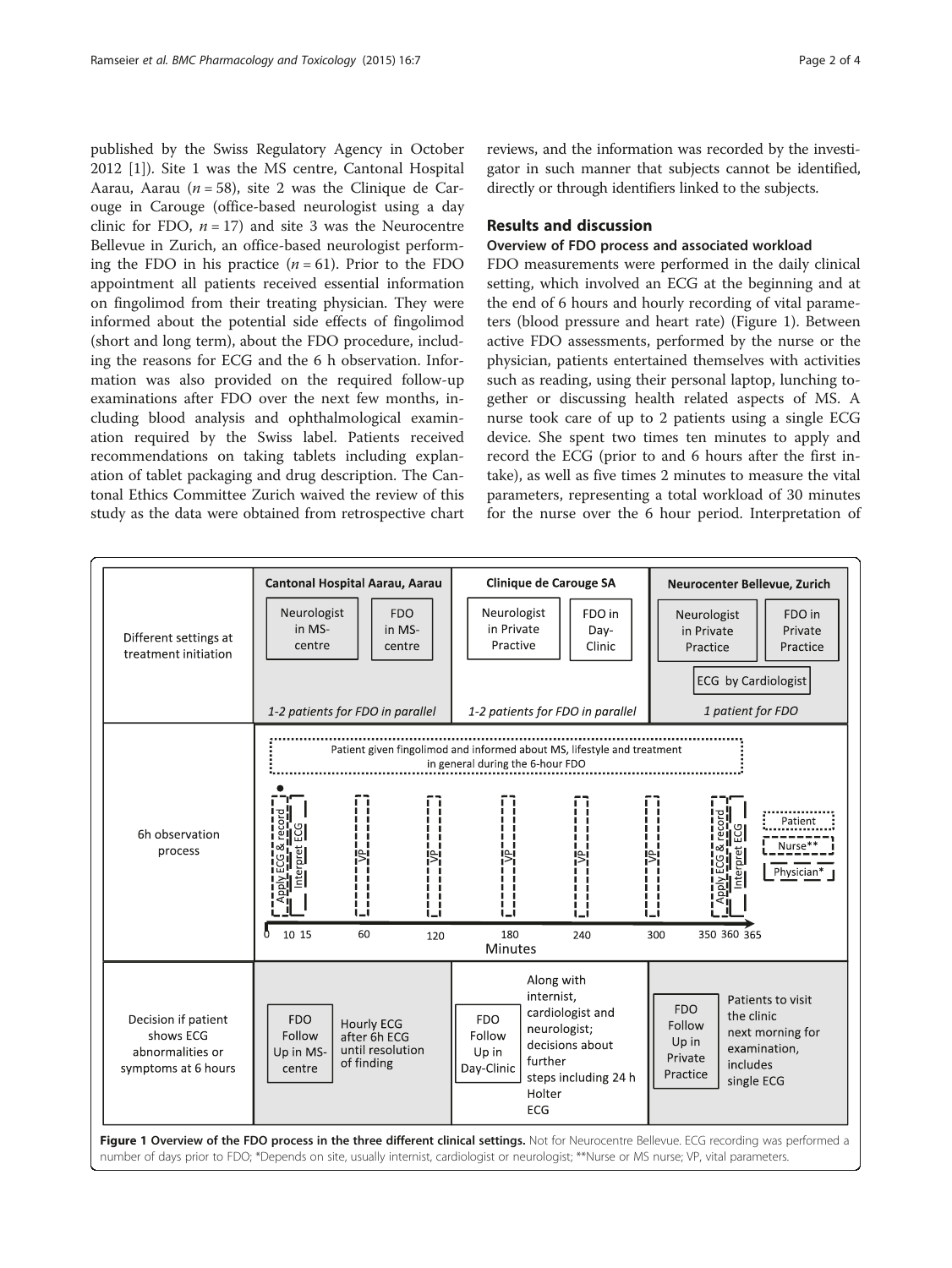|                                                                                                          |          | Site 1 Cantonal Site 2 Clinique<br>Hospital, Aarau de Carouge SA Bellevue | Site 3 Neurocentre Total |     |
|----------------------------------------------------------------------------------------------------------|----------|---------------------------------------------------------------------------|--------------------------|-----|
| Total number of patients undergoing FDO                                                                  | 58       | 17                                                                        | 61                       | 136 |
| Patients with no FDO events (n)                                                                          | 57       | 16                                                                        | 57                       | 130 |
| Patients discharged at 6 hours (n)                                                                       | 57       | 16                                                                        | 59                       | 132 |
| Patients requiring extended observation after 6 hours (n)                                                | 1 a      | 0                                                                         | $\Omega$                 |     |
| Patients requiring observation on 2nd day (n)                                                            | $\Omega$ | $\overline{1}$                                                            | $2^{\mathsf{c}}$         |     |
| Symptomatic patients (n)                                                                                 | 0        | $\Omega$                                                                  | $2^d$                    |     |
| Patients with ECG Abnormalities (n)                                                                      | 1 a      | 1 <sub>b</sub>                                                            | $2^{\circ}$              |     |
| 1st degree AV Block (n)                                                                                  | $\Omega$ | $\mathbf{0}$                                                              | $2^{\mathsf{c}}$         |     |
| 2nd degree AV Block Type I (Wenkebach) (n)                                                               | 1 a      | 1b                                                                        | $\Omega$                 |     |
| 2nd degree AV Block Type II (Mobitz Type II) (n)                                                         | 0        | 0                                                                         | $\Omega$                 |     |
| Symptomatic events that resolved by the end of 6 h observation (n)                                       | $\Omega$ | $\Omega$                                                                  | 2 <sup>d</sup>           |     |
| ECG events that had resolved at extended observation or follow-up examination on $1a$<br>the 2nd day (n) |          | 1 <sub>b</sub>                                                            | $2^{\mathsf{c}}$         |     |

<sup>a</sup>2nd degree AV block, Wenkebach type: extension of observation by 1 h and repeat of ECG; AV block had resolved.

b<br><sup>b</sup>2nd degree AV block, Wenkebach type: 24 h Holter ECG as a precautionary measure; AV block had resolved and no further finding observed on Holter ECG. <sup>c</sup>1st degree AV blocks: patients were asked to return to the practice the next day for a single ECG; AV block had resolved.

<sup>d</sup>1 patient with vertigo-like sensation, 1 patient with palpitations (HR in normal range 74 bpm): symptoms had resolved for both patients by the end of the 6 h observation.

AV, atrioventricular; HR, heart rate; bpm, beats per minute.

the ECG was carried out by a physician, representing a workload of 10 minutes altogether (two times five minutes for each ECG). The procedures upon appearance of ECG abnormalities or symptoms after 6 hours varied in the different clinical settings (see Figure [1](#page-1-0)). If, as stated in the Swiss label, heart rate dropped below 40 bpm during 6 hours FDO, another observation period of 6 hours (including ECG prior to and 6 hours after fingolimod administration) had to be performed on the second day of treatment.

### Real-world FDO outcomes in the three centres

Data was collected from 136 RRMS patients. 33 were treatment naïve and 103 were previously treated with interferon beta, glatiramer acetate or natalizumab. In total, 130 (95.5%) patients had uneventful FDO, 6 patients experienced cardiac events associated with the first dose (Table 1). Four patients had an AV block: 2 first-degree AV blocks and 2 second-degree AV blocks of Type Mobitz I. All the AV blocks detected resolved spontaneously within 24 hours. This was ensured either by monitoring with Holter ECG or an on-site ECG the following day. Two patients reported symptomatic events that resolved spontaneously without any pharmacological intervention (1 patient with vertigolike sensation, 1 patient with palpitations [HR in normal range, 74 bpm]). The average duration of follow up was 6.8 months, and 131 (96%) of patients remained on therapy.

## Conclusions

The FDO experience reported here indicates that fingolimod is generally well tolerated upon treatment initiation. The majority of patients had no cardiac events during the FDO. Although symptomatic events were rare, the detection of 1st and 2nd degree Mobitz Type I AV blocks, which in some instances can have clinical implications, highlights the importance of monitoring the patients at treatment initiation and emphasizes the need for comprehensive information beforehand. All 3 participating sites capably facilitated the FDO procedure. Our data, which are in line with the phase 3 trial data [\[3,4](#page-3-0)] and other FDO related real-world observational studies [[6,7\]](#page-3-0), show that despite strict FDO guidelines in Switzerland, initiation of fingolimod therapy can also take place in clinical settings (MS centre, day clinic, private practice) outside of University Hospitals with a reasonable workload. They also support the safety and feasibility of FDO as well as the good tolerability profile of fingolimod in these real-world clinical settings, as shown by rates of adverse events and drop-outs comparable to those published previously [[3](#page-3-0),[4](#page-3-0)], supporting the fact that fingolimod can safely be used in MS centres, day clinics and private practices.

#### Abbreviations

S1P: Sphingosine 1-phosphate; RRMS: Relapsing-remitting multiple sclerosis; AV: Atrioventricular; FDO: First dose observation; ECG: Electrocardiogram.

#### Competing interests

SPR has participated in advisory boards for Merck Serono (Switzerland), Bayer Schering (Switzerland), Teva Pharma AG (Switzerland), Biogen Idec (Switzerland).

SR has participated in advisory boards for Merck Serono (Switzerland), Bayer Schering (Switzerland), Teva Pharma AG (Switzerland), Biogen Idec (Switzerland), Genzyme (Switzerland) and Novartis (Switzerland). AC received compensation from Bayer Schering, Biogen Idec, Merck Serono, Novartis, Roche, Teva Pharma AG, Genzyme.